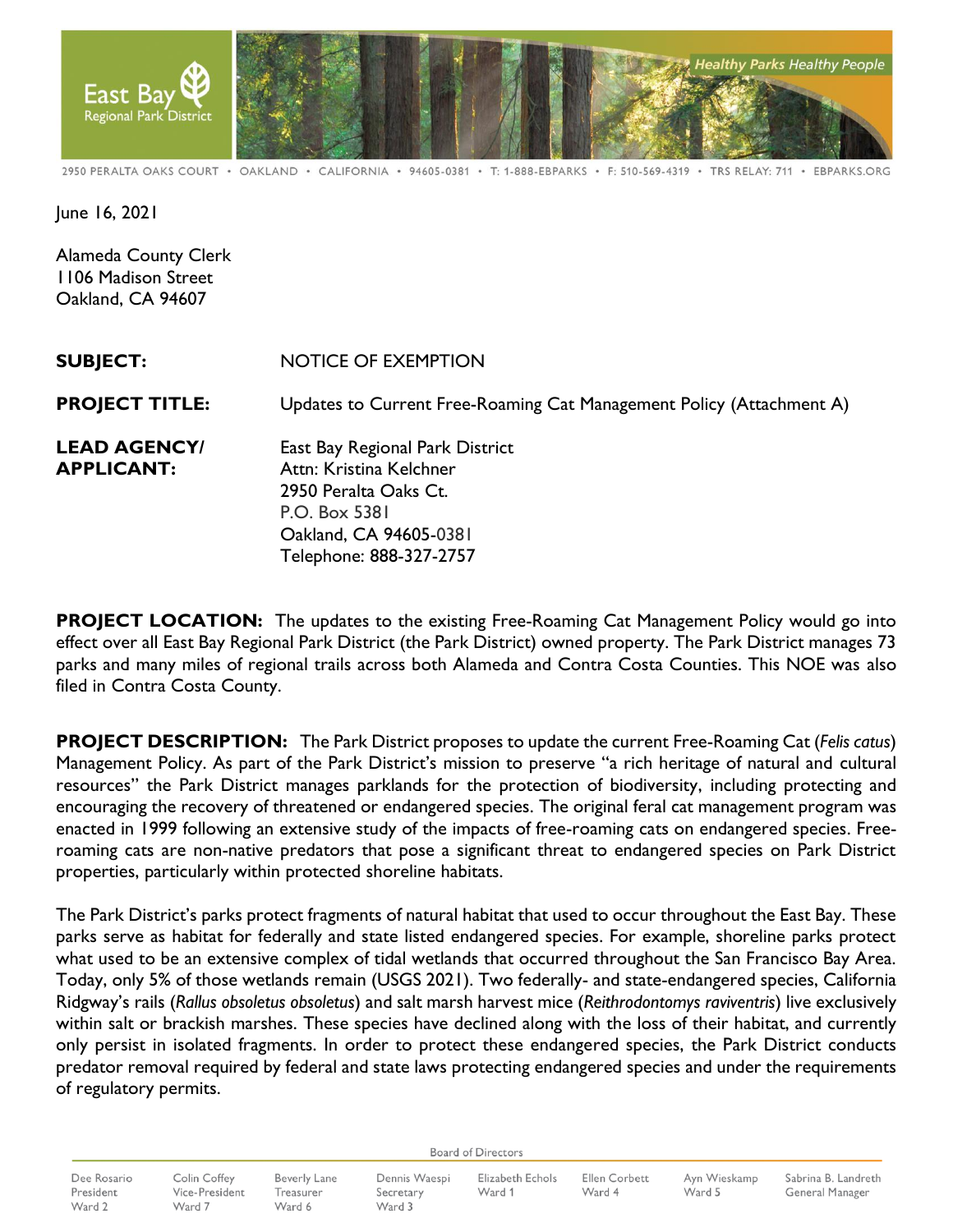Free-roaming cats are unfortunately one of the predators that threaten endangered species. The term "freeroct canning that in a time of the exclusively outdoors. Free-roaming cats can be either feral and wild with a low tolerance for humans, or abandoned pets that are tolerant and friendly towards humans but are unowned. An average of 2.4 billion birds per year are killed by domestic and free-roaming cats in the United States (Loss et al. 2013). Worldwide, domestic cats have been linked to the extinction of 63 different species of reptiles, birds, and mammals (Doherty et al. 2016). Cats are the single largest direct cause of bird mortalities, followed by window strikes and automobiles (Loss et al. 2013). Due to these impacts, the Park District is obligated to manage and control free-roaming cat populations that occur in or near endangered species habitat.

The 1999 policy included a series of escalating steps to control free-roaming cat populations. The 2021 update to the Free-Roaming Cat Management Policy will provide improved practices to ensure the protection of threatened and endangered species and ensure the best possible outcome for free-roaming cats. These updates include:

- Increased efforts in education, especially in prevention of cat abandonment;
- Regular coordination meetings and collaboration with the directors of local animal shelters, rather than solely with volunteers as in the 1999 program;
- Consideration of current science and best practices regarding effective management including other methods of capture for trap-shy cats;
- Increased restrictions and protocols on lethal control. These include requirements for advanced coordination with animal services agencies, enhanced education, and trapping and rehoming efforts. It also restricts the use of lethal control to parks where federally or state endangered species are known to occur;
- Increased record-keeping and transparency, including issuing an annual report of Park District activities in implementing the revised Policy.

The goal of the updated policy is to protect endangered species, provide a transparent accounting of Park District efforts to control free-roaming cats. The Park District hopes that with increased education, communication, best practice trapping methods, and open communication with the public, lethal control will greatly reduced or eliminated.

**DETERMINATION:** The Park District has reviewed the project and determined it to be exempt from the California Environmental Quality Act (CEQA). The Free-Roaming Cat Management Policy is merely an update to the Park District's existing adopted policy and is not subject to CEQA. CEQA applies only where the public agency's approval causes a "physical change in the environment" (Pub. Resources Code § 21065). Here, the Policy reaffirms the District's commitment to humane removal of free-roaming cats and clarifies the District's procedure for such removal. To the extent that there are new policies, these are administrative measures such as improved practices to emphasize education and prevention, partnership with local animal service agencies, and increased collaboration and transparency with the community—that will not cause a physical change in the environment.

However, if the update to the Free-Roaming Cat Management Policy is considered a project under CEQA, the Park District has determined it would be categorically exempt from the CEQA under the following sections of the California Administrative Code:

• **Public Resources Code 15307. Class 7 Actions By Regulatory Agencies For Protection of Natural Resources:** The Class 7 exception allows public agencies to take actions that would protect natural resources. Free-roaming cats prey on local endangered species, which are considered biological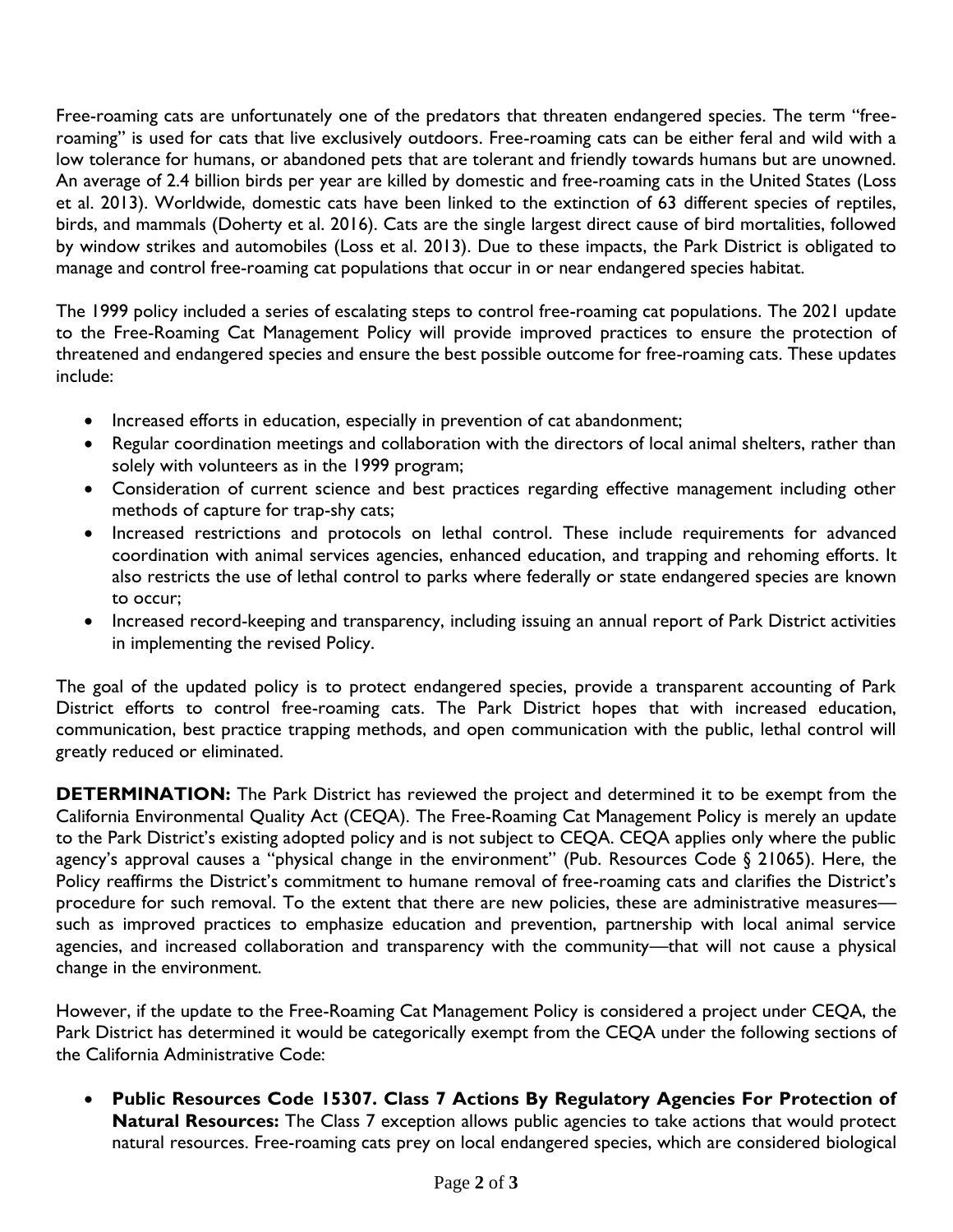resources under CEQA. As was the purpose of the original program, the primary purpose of the revised Policy is to protect endangered wildlife through improved management of free-roaming cats. Therefore, the updated policy is exempt under Class 7.

• **Section 15308 (i) – Class 8 Actions by Regulatory Agencies for the Protection of the Environment:** The Class 8 exception allows public agencies to take actions that would benefit the environment. Free-roaming cats prey on local endangered species. As was the purpose of the original Policy, the primary purpose of the revised Policy is to protect endangered wildlife through improved management of free-roaming cats. The management and removal of these free-roaming cats would protect the environment, and therefore the updated policy is exempt under Class 8.

Kristina Kelchner

Signed by: Kristina Kelchner, Assistant General Manager Acquisition, Stewardship, and Development [kkelchner@ebparks.org](mailto:kkelchner@ebparks.org)

# **REFERENCES**

Doherty, T. S., Glen, A. S., Nimmo, D. G., Ritchie, E. G., & Dickman, C. R. (2016). Invasive predators and global biodiversity loss. *Proceedings of the National Academy of Sciences*, *113*(40), 11261-11265.

Loss, S. R., Will, T., & Marra, P. P. (2013). The impact of free-ranging domestic cats on wildlife of the United States. *Nature communications*, *4*(1), 1-8.

US Geological Survey (USGS). (2021). Coastal Wetlands and Sediments of the San Francisco Bay System. https://pubs.usgs.gov/fs/coastal-wetlands/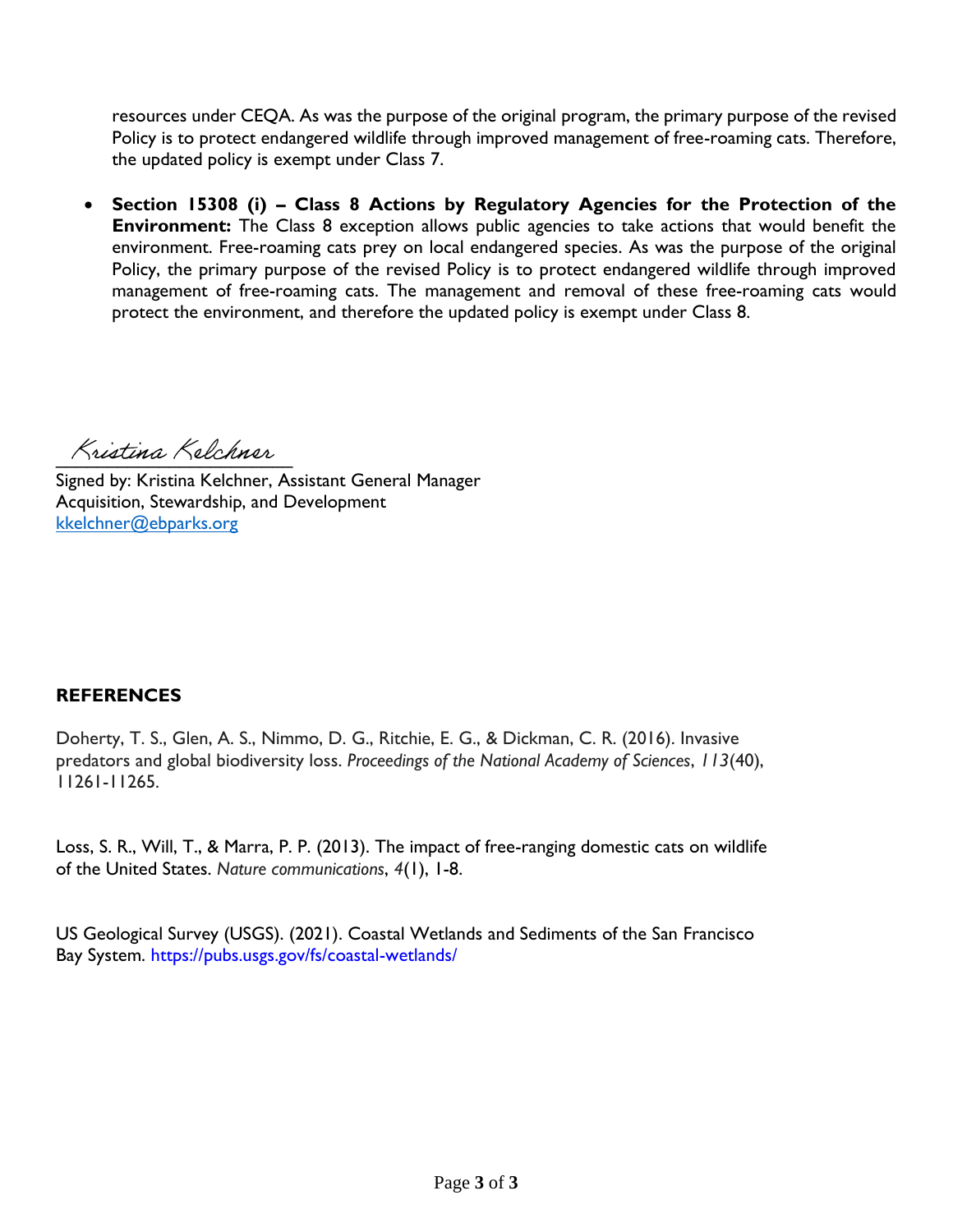Attachment A: East Bay Regional Park District's Free Roaming Cat Management Policy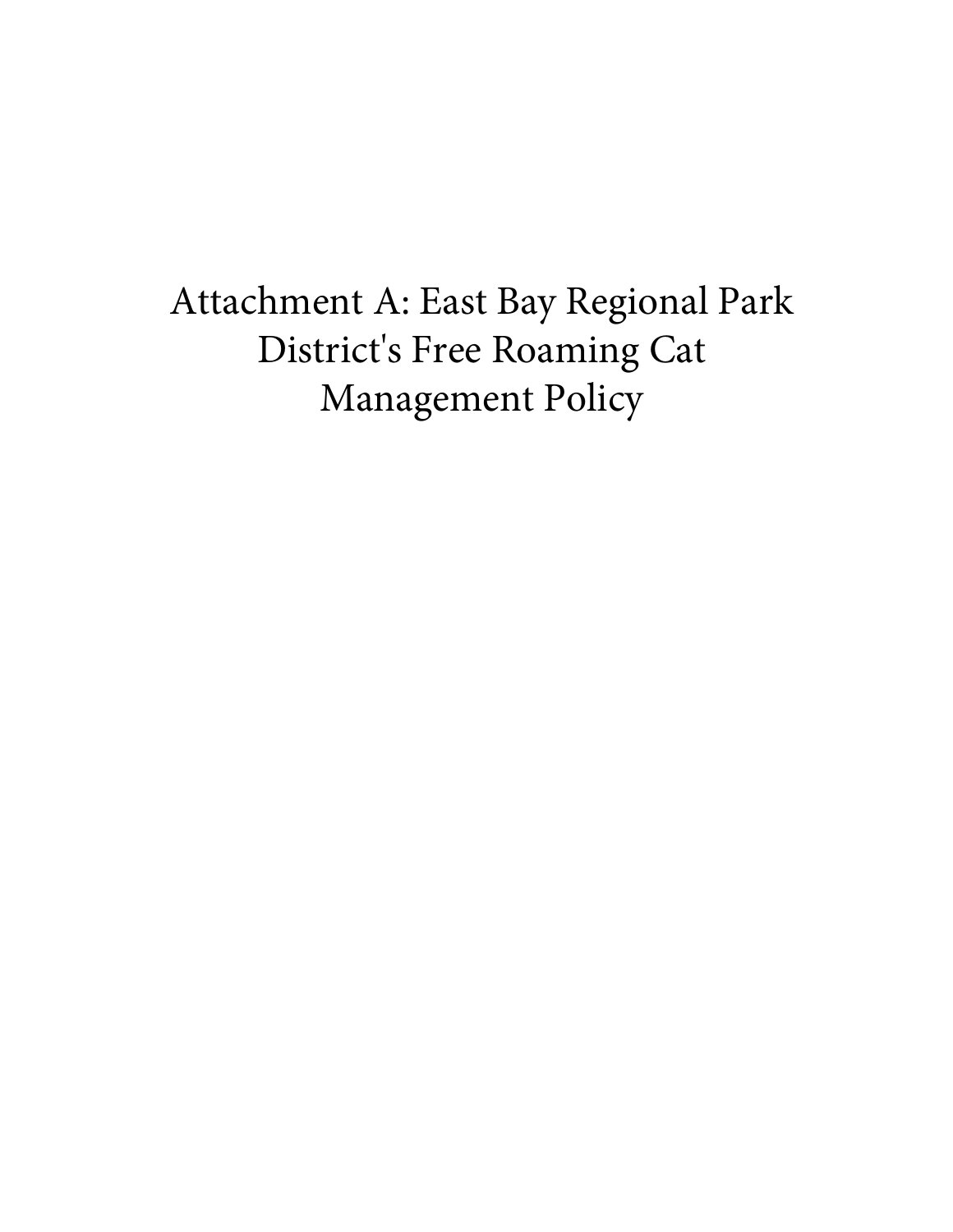

# **East Bay Regional Park District Attachment A. Free-Roaming Cat Management Policy** June 2021

The East Bay Regional Park District's mission is to preserve "a rich heritage of natural and cultural resources" while providing outdoor recreational opportunities to the millions of people that call the Bay Area home. Integral to preserving that rich heritage of natural resources is the protection of biodiversity, with special attention to protecting and encouraging the recovery of threatened or endangered native species that were once abundant in the East Bay.

Hundreds of native species that exist in the East Bay Regional Park District's (Park District) lands are protected by federal and state law. Over a dozen of these species such as the California Ridgway's rail (*Rallus obsoletus obsoletus*) and the salt marsh harvest mouse (*Reithrodontomys raviventris*) are on the endangered species list and are at significant risk of extinction. The protection of these species contributes to the biodiversity, ecological health, and unique evolutionary history of regional parks.

The shorelines of the East Bay are particularly critical, as rare birds and mammals live on isolated fragments of protected habitat between the urban edge and the bay waters. Over 95% of these historic wetlands have been lost, making the remaining wetlands even more isolated and vulnerable to degradation, fragmentation, and loss (USGS 2021). Because of their importance, significant public resources have been invested to protect and restore these last remaining islands of refuge. Along with habitat loss, human encroachment creates other risks for endangered animals, including predation by non-native animals imported to the area either as pets or as game for hunting.

Management of domestic cats (*Felis catus*) within the Park District is challenging, as the domestic cat is both a beloved human pet and an efficient predator of endangered native animals. The review and update to this Policy is to comply with federal and state laws and protect native, endangered species in regional parks by removing cats from sensitive habitats as humanely as possible. The Park District's previous policy were contained as feral cat program recommendations, which were approved by the Board of Directors' Natural and Cultural Resources Committee in 1999. This Free-Roaming Cat Management Policy (Policy) updates and replaces the 1999 program to add procedures aimed at improving education, prevention, collaboration, and transparency with the community the Park District serves.

This Policy contains seven components, which are described in greater detail, below.

#### **1. Education and Prevention**

The Park District will collaborate with local animal services agencies to develop and implement an educational campaign focused on the impact that abandoned and free-roaming cats have on endangered wildlife and the poor outcomes these cats face outdoors. The following are examples of efforts the Park District will undertake with local animal services agencies to educate the public on the importance of not abandoning cats or feeding free-roaming cats:

- a. Revise signs and replace or post new signs in parks where cats are likely to be abandoned. Signs will include alternatives to abandonment with phone numbers to call for help caring for or rehoming a cat.
- b. Revise and reissue informative brochures and distribute in kiosks and visitor centers.
- c. Develop an internal educational program for staff regarding this program and best practices for managing abandoned or free-roaming cats.
- d. Develop an external educational program directed to all park users.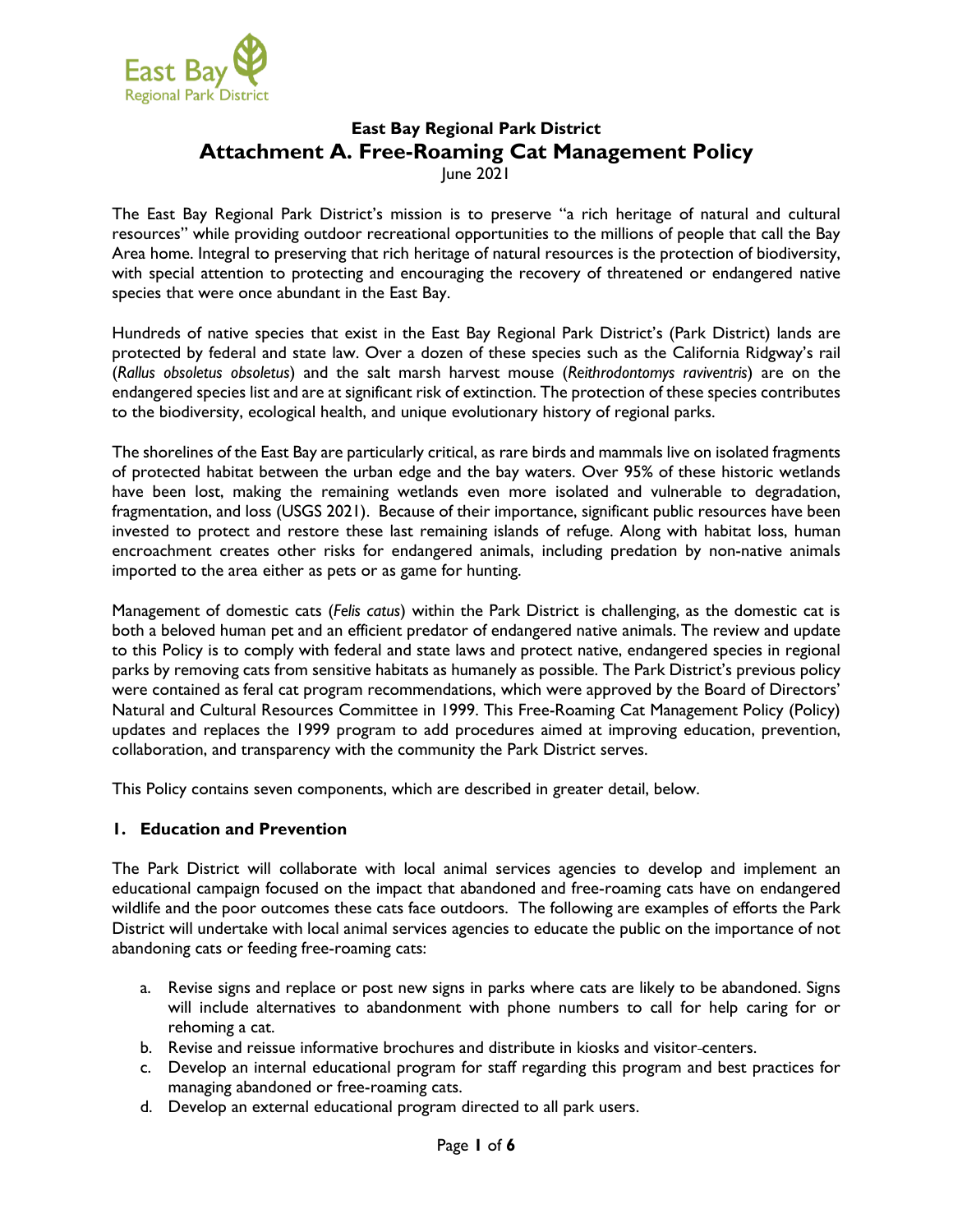

- e. Update the Park District's website with a free-roaming cat page, including links to the nearest animal shelters and contact information for assistance.
- f. Where applicable, provide a link to the free-roaming cat page on the park websites that have the largest pet abandonment problems.

The Park District will evaluate the successes or failures of these programs and may add, modify, or expand on these educational programs as needed. At a minimum, the education and prevention efforts will be reviewed and revised by the Park District every five years.

#### **2. Coordination with Local Animal Services Agencies**

The Park District will establish regular communication and meetings with the directors or managers of local animal service agencies. To continue this collaboration, the Park District will commit to:

- a. Quarterly meetings with animal service agencies, or more frequently if the Park District and animal service agencies are working together on active cat colony removal or other animal abandonment issues. During quarterly meetings, the Park District will note seasonally relevant dates in the upcoming months, for example, the start of breeding season or dates of expected king tides.
- b. The Park District and animal service agencies will collaborate to develop a long-term cooperative agreement for free-roaming cat management. The agreement may be reviewed by the parties every five years, or more frequently, if needed. The agreement will include a provision that animal services agencies will provide the first point-of-contact to community cat caretakers to request their assistance with trapping and removal efforts. Animal service agencies, animal control officers, and cat caretakers are suitably equipped and experienced in trapping domestic animals and the Park District will work with them to ensure the highest success rate possible for trapping efforts.

#### **3. Methods and Tracking for Locating Colonies and Removal**

Initial identification of free-roaming cat colonies and individual cats will occur in two ways:

- a. The District will issue a survey to all park offices. The survey will ask if there are known cat colonies in areas where they may impact sensitive natural resources, the approximate location of any known colonies, the number of cats associated with each colony, and related questions. The results of these surveys will be aggregated, and with input from the animal services agencies the District's Chief of Stewardship will recommend where to prioritize colony management efforts.
- b. The District will establish a shared spreadsheet or similar system to track cat observations and cat colony locations. These data will be shared between District staff and animal service agency staff.

These data on cat observations and cat colony locations will be maintained by Stewardship staff and updated by Park Operations staff as needed.

#### **4. Capture and Removal Methods**

a. Trapping: The Park District will coordinate trapping efforts with local animal service agencies to conduct the outreach to colony caretakers to cease feeding and, if necessary, to help with trapping. All trapping activities must be sanctioned by the Park District and animal service agencies. The Park District will trap only on its properties. Trapping on Park District properties will be accomplished by trained Park District staff or external agency partners. Trapping of cat colonies on private property will be handled by animal service agencies. Trap type, number, and duration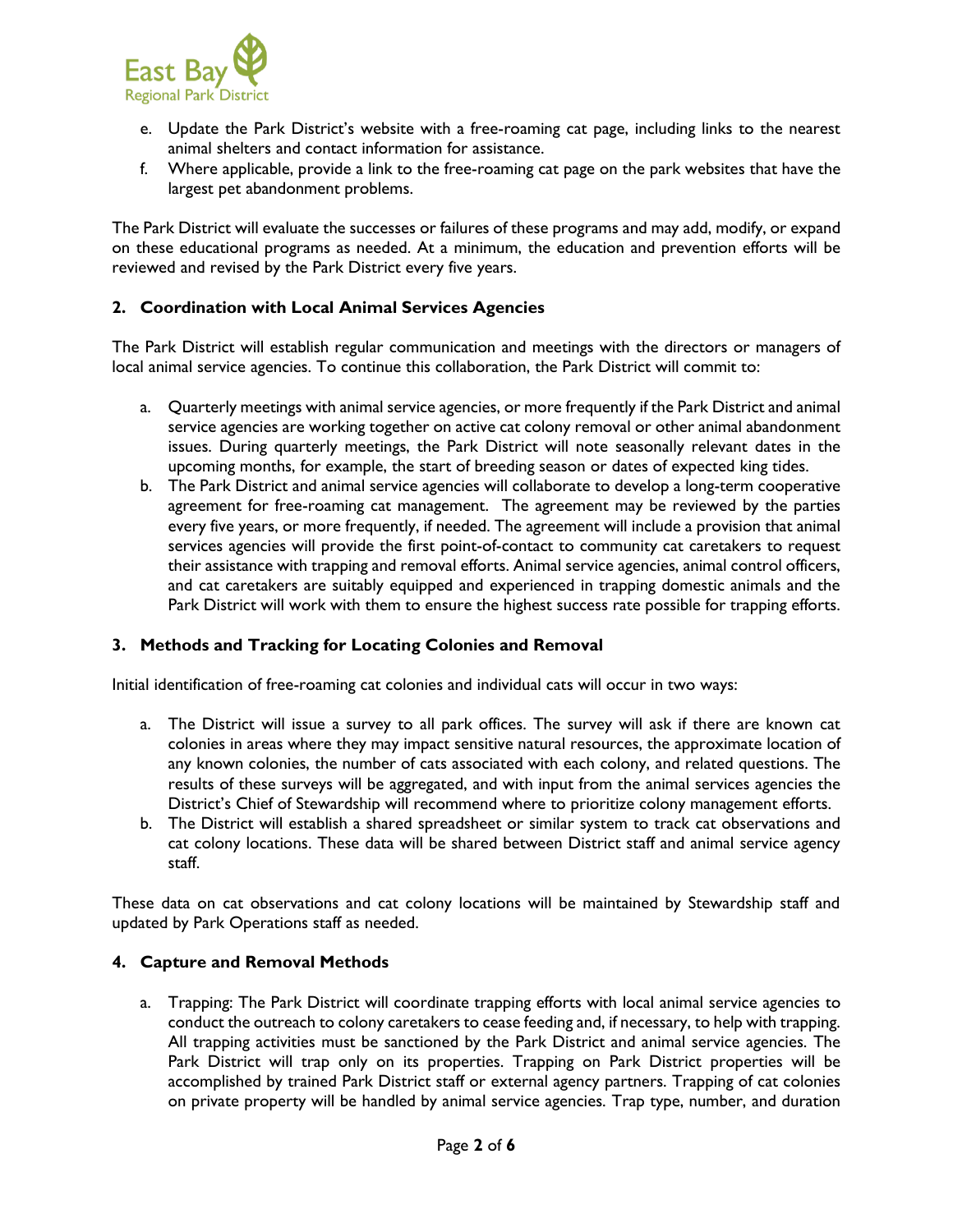

of trapping will be coordinated with the District's Park Supervisor, rangers, and District's Chief of Stewardship. The Park District will record information on its trapping efforts. All trapped cats will be removed and taken to animal service facilities with the goal to rehome or relocate.

- b. Other Non-Lethal Capture Methods: For cats that may be difficult to trap, the traditional method of baited live-trapping may not work. In this situation, the Park District will consult with professional animal control specialists on other non-lethal types of traps or trapping methods, particularly in cases where cats have become difficult or impossible to trap.
- *c.* Lethal Control (humane euthanasia using a firearm): It is the Park District's goal that increased public education and collaboration with animal service agencies will decrease cat abandonment and feeding and increase trapping success such that the need for lethal control is eliminated or used only in rare cases. Lethal control will continue to be used only as a last resort; will comply with euthanasia guidelines (AVMA 2020); will not be conducted by District staff; and will only be used in areas of sensitive habitat where federally- or state-threatened species are present and those species are considered at-risk from free-roaming cat predation.

Currently, the Park District considers any of the following four federally- or state- threatened or endangered species at-risk:

- 1. California Ridgway's rail,
- 2. western snowy plover (*Charadrius alexandrinus nivosus*),
- 3. California least tern (*Sternula antillarum browni*), and
- 4. salt marsh harvest mouse.

These species occur in most of our shoreline parks, in isolated fragments of marsh that are habitat "islands" bordered by water or urbanization. The Park District will increase education and trapping efforts particularly during critical nesting seasons when a free-roaming cat can inflict massive damage in a short time span or during high tide events such as king tides, when rapid action is needed to protect species as they are flooded out of the marsh into urban areas.

In the rare and unavoidable situation that lethal control as a last resort cannot be avoided, lethal control of free-roaming cats will not be conducted by District staff but by external agency partners with appropriate expertise and certifications. Lethal control will be conducted humanely in accordance with American Veterinary Medical Association standards (AVMA 2020).

The following conditions must be met before lethal control proceeds:

- Educational efforts have been initiated;
- Trapping efforts by the Park District and animal service agencies have been attempted but are deemed unsuccessful;
- Jurisdictional animal service agency has been notified and receipt is confirmed;
- The need for lethal control has been assessed and recommended by the Wildlife Program Manager and the Chief of Stewardship and proposed to the Assistant General Manager (AGM) of Acquisition, Stewardship, and Design. The final determination to authorize lethal control shall be made by the AGM or her designee.

The authorization to use lethal control will be specific, geographically-limited, and/or time-bound (i.e. authorization will not be given for removal across all parks indefinitely). District staff will, with an animal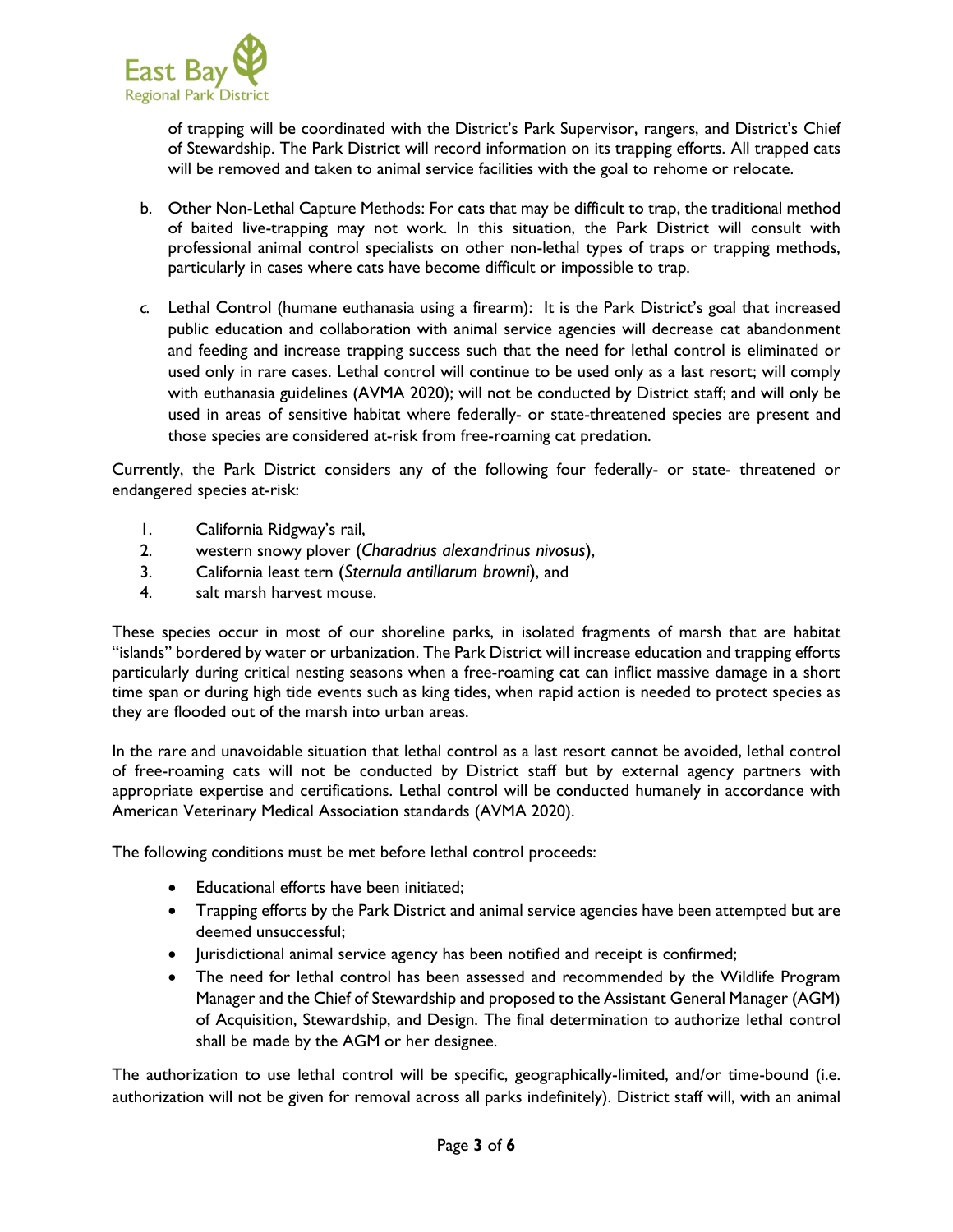

services agency designee, inspect any lethally-controlled cat carcasses to confirm adherence to AVMA 2020 guidelines and scan for microchipping before they are properly disposed of.

#### **5. Consultation with Animal Control Specialists Regarding Infrastructure and Deterrence**

The Park District will consult with animal control specialists to identify options for improving management practices and infrastructure to reduce nuisance attractions (e,g. employing animal-proof garbage receptacles, dumpsters) or other deterrence methods where appropriate. The Park District will also evaluate the use of predator exclusion fencing where feasible.

### **6. Enforcement of Prohibitions on Abandonment or Feeding of Free-Roaming Cats**

Throughout Park District lands, the District has policies related to feeding cats or any animals, wildlife included. Violators are subject to citation by EBRPD Police. The only feeding allowed is baiting within cage traps. The Park District's current Ordinance 38 restricts the following actions!:

- a. Section 801.1: No dog, cat, or other animal, even if securely leashed, shall be permitted in Prohibited Areas, which includes designated nature study areas, wetlands or marsh areas.
- b. Section 801.2: All dogs, cats, or animals must be securely leashed and under control of a person in any Developed Area or within 200 feet of any parking lot, trail head or staging area.
- c. Section 802: No person shall abandon a dog, cat, fish, fowl, or other animal within the District parklands. Any abandoned animals will be live-trapped and relocated, or turned over to Animal Control, or otherwise be removed in compliance with adopted Board policy.
- d. Section 803: For Feral (Domestic or Non-Native Animals), Wild Animals, and Farm Animals. No person shall feed farm animals when so posted, or feral or wild animals at any time on District parklands.

This Policy supplements Section 8 of Park Operating Guidelines, which directs park staff to remove all feeding stations and trap and remove free-roaming cats (EBRPD 2003). Park staff will aid with enforcement by noting violations of animal abandonment or feeding. Park staff may take a photo of the vehicle, the license plate number, and type of animal and color. If the abandoned animal seems tame or friendly, it may be dropped off at a local shelter or sheltered until animal service agencies are contacted. Park staff will notify the appropriate Unit Manager and District biologists when any cats are observed in shoreline parks or when any increase in free-roaming cat populations is observed.

In areas where municipal codes prohibit abandonment or feeding, the Park District will work with local jurisdictions to enforce feeding and abandonment restrictions. For example, in the City of Fremont, abandonment and feeding of animals is prohibited on posted property.

This Free-Roaming Cat Management Policy does not supersede any part of EBRPD Policy 820, which establishes guidelines for animal control officers and East Bay Regional Park District Police Department personnel in dealing with animal control related calls for service (EBPRD Police Policy Manual).

#### **7. Transparency and Reporting**

Each year, the District will prepare an annual memo summarizing its efforts including:

a. Brief description of education and abandonment prevention campaigns,

<sup>&</sup>lt;sup>1</sup> For a complete reference to District ordinances please go to <https://www.ebparks.org/activities/ord38.htm>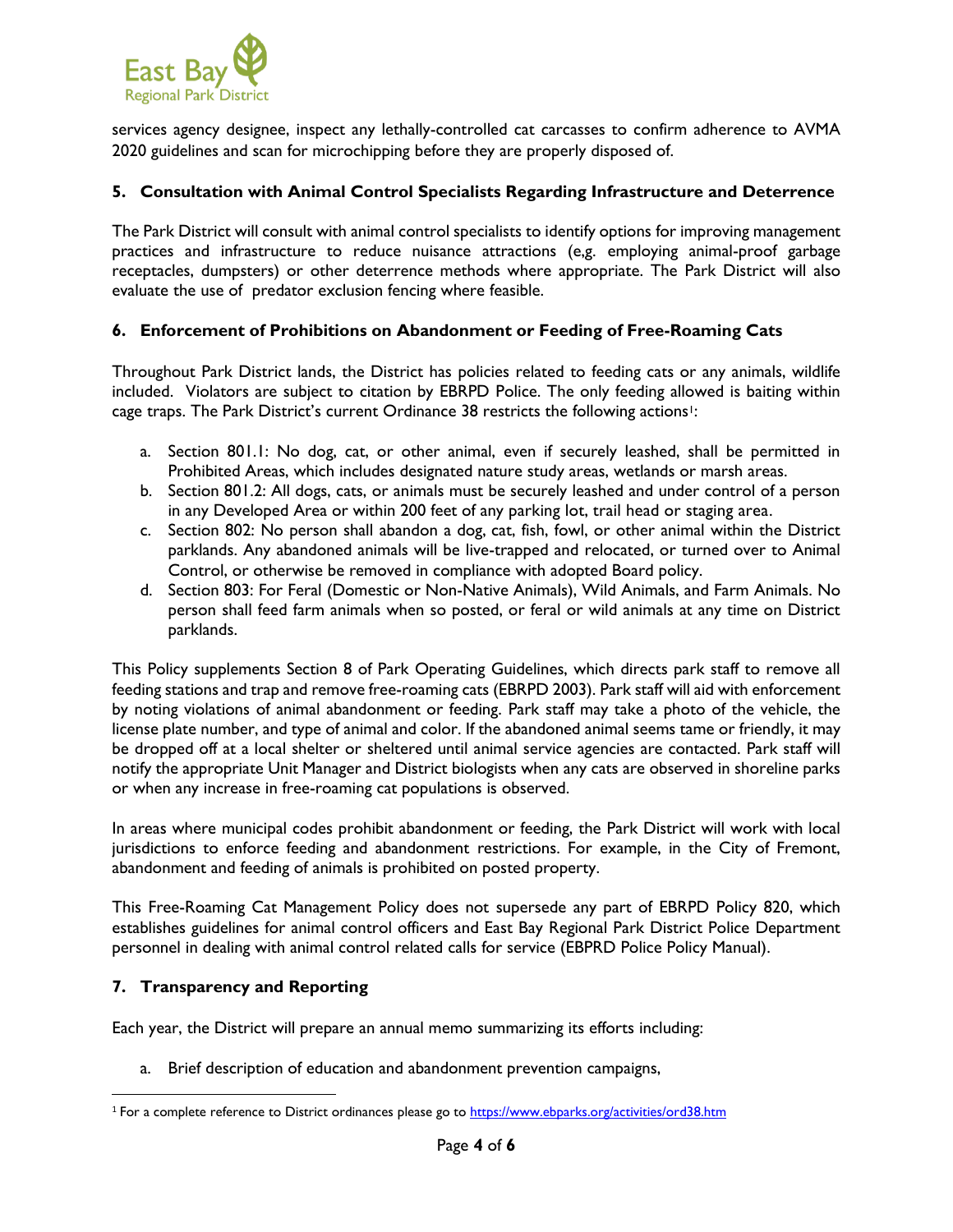

- b. Identify the regional parks where cat management occurred,
- c. Extent of trapping efforts,
- d. How many cats were trapped, and
- e. If lethal control was conducted on Park District lands, circumstances leading up to control, and number. A report prepared by contractors may be appended to the annual summary report.

The report will cover a calendar year and be available by request around the end of February each year. To support reporting, data will be collected on cats observed, trapping efforts, and a brief but thorough drop-off checklist will be created to fill out if District staff surrender animals at a shelter drop-box. The initial annual report will be presented to the full Board of Directors. Following year one, annual updates may be requested by the Natural and Cultural Resources Committee.